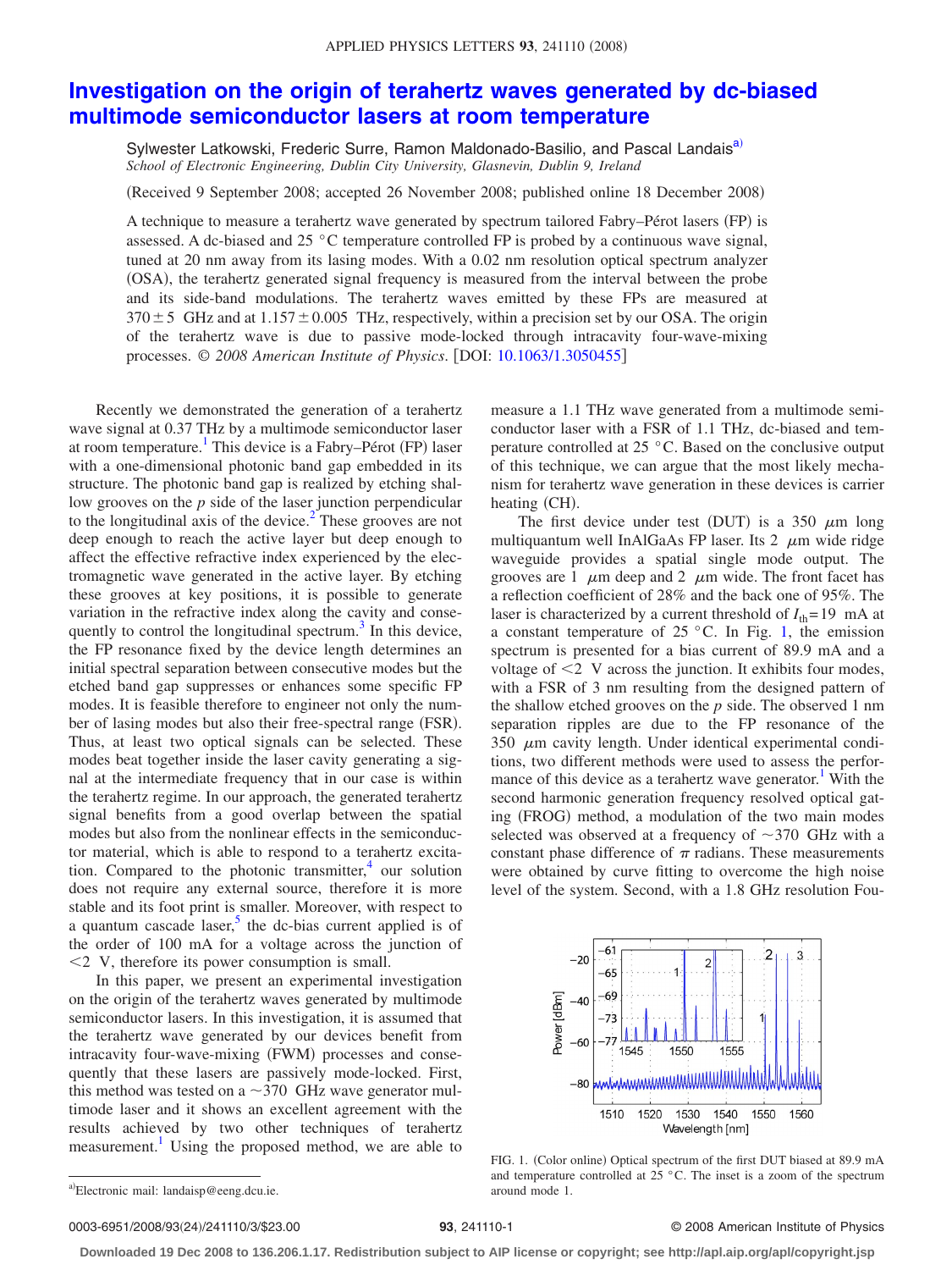<span id="page-1-0"></span>

FIG. 2. Experimental setup of the method of investigation.

rier transform (FT) spectrometer, interfaced to a 3.6 K cooled bolometer, a clear signal at 0.7 THz corresponding to the second harmonic of the modulation measured by the FROG was detected. Both experimental techniques demonstrated the potential of this device as a terahertz wave generator but from these results it was not possible to further investigate the origin of the terahertz generation in this device. We attributed the narrow linewidth of the detected signal, below the resolution of the FT-IR spectrometer, to a FWM effect contributing to the phase synchronization of the lasing modes. This was illustrated by some FROG measurements, which presented a modulation of the second harmonic signal of the two main modes. The second harmonic traces were slightly penalized by amplitude noise due to the second harmonic generation. This experimental evidence was not demonstrated by any other measurement. However, with the experiment below, we can conclusively confirm this hypothesis.

In order to determine whether there is terahertz generation sustained by the gain nonlinearities, we propose the setup depicted in Fig. [2.](#page-1-0) The aim is to exploit the modulation supported by any FWM effects. $6$  A continuous-wave signal from an external cavity laser is launched into our DUT via a circulator. The probe signal is at 1509.43 nm, with a 5.5 dBm power measured before port 1, while the lasing wavelengths of the DUT are centered at  $\sim$ 1555 nm. With this detuning and power injected, the longitudinal spectrum of the laser is not modified, the perturbation due to FWM generated by the probe signal is minimized, and the detuning between the probe and laser modes is not comparable to the frequency to be measured. A polarization controller is placed before the DUT input to align the polarization of the probe field to the TE mode of the laser waveguide. The DUT is dc-biased at 89.9 mA and temperature controlled at 25 °C. The output signal of the DUT is collected from port 3 and observed on a 0.02 nm resolution optical spectrum analyzer (OSA).

<span id="page-1-1"></span>The output spectrum is depicted in Fig. [3.](#page-1-1) It is a superposition of the probe and DUT spectra. If a modulation is not



FIG. 3. (Color online) Optical spectrum of the first DUT under injection of the probe signal. In the inset, a zoom around the probe signal is shown, the arrows are placed to highlight the SBs around the probe.

present in the device, no side-band (SB) modulation would be observed. However, SBs are observed and localized at 1506.60 nm and 1512.26 nm. This happens even though there is no direct or external modulations applied to the DUT. Therefore, a modulation is generated resulting from the beating between the lasing modes. This is mostly visible in the upper side, i.e., in the lower wavelength range. The modulation frequency is directly determined by the probe's wavelength and one of its sideband wavelengths according to

<span id="page-1-2"></span>
$$
\Delta f = c |1/\lambda_1 - 1/\lambda_2|,\tag{1}
$$

<span id="page-1-3"></span>where *c* is the speed of light and  $\lambda_{1,2}$  are the wavelengths of the probe signal and one of the SB, respectively. The error measured on the modulation frequency is given by

$$
err(\Delta f) = c \Delta \lambda \sum_{i=1,2} 1/\lambda_i^2,
$$
 (2)

where  $\Delta\lambda$  is the OSA resolution. The frequency and the error measured for this DUT are  $372 \pm 5.27$  GHz, which corresponds to the separation between the two main modes of the DUT. It is worth mentioning that our method is limited by the resolution of our OSA. Its resolution is larger than that of the FT-IR but lower than that of the FROG method. For instance, the FT-IR interferometer has a 1.8 GHz resolution at 1550 nm while the FROG has a 200 fs temporal resolution, resulting in an error of 28 GHz in the spectral domain.

This terahertz measurement confirms the results achieved with the FROG method.<sup>1</sup> The beating produces a modulation of the material gain and the refractive index of the DUT active region, which modulates the amplitude and phase of these modes. A probe signal injected in the device experience these amplitude and phase modulations as well, with a decreasing efficiency as the probe wavelength is further away from the gain peak.

A second DUT, produced with the same layer composition, the same waveguide geometry and groove dimensions as that of the first DUT, has been designed to generate an electromagnetic wave at a frequency beyond 1 THz. Its length is 1.05 mm to avail of an enhancement in the FWM process. Its threshold current is measured at 26 mA. At a bias current of 81.15 mA, a voltage across the junction under 2 V and a temperature maintained at  $25^{\circ}$ C, its optical spectrum features two main modes at 1554.8 nm and 1545.52 nm, separated by 1.1 THz, in good agreement with the groove pattern designed. The demonstration of terahertz generation is carried out using the experimental setup presented in Fig. [2](#page-1-0) since it gives identical results to that of the FT-IR interferometer or the FROG method. The 1524.11 nm probe signal is set with a power of 5.5 dBm,  $\sim$  20 nm away from the main lasing modes. The DUT optical spectrum under probe optical injection is presented in Fig. [4.](#page-2-6) It consists of the DUT optical spectrum added to the probe spectrum. It presents a SB modulation particularly pronounced for the upper SB at [1](#page-1-2)515.[2](#page-1-3)0 nm. Using Eqs.  $(1)$  and  $(2)$ , the modulation frequency is measured at  $1.157 \pm 0.005$  THz.

Terahertz signals generated by DUT1 and DUT2 have been measured by three different methods at a frequency of ~370 GHz and by one method at ~1.15 THz, respectively. For these devices, the gain dynamics supporting these terahertz modulations cannot be carrier-density pulsation but  $CH<sup>7</sup>$  $CH<sup>7</sup>$  $CH<sup>7</sup>$  It is able to sustain this modulation frequency since the carrier-phonon scattering has a 650 fs typical characteristic time. In the inset of Fig. [1,](#page-0-1) the two main modes labeled 2 and

**Downloaded 19 Dec 2008 to 136.206.1.17. Redistribution subject to AIP license or copyright; see http://apl.aip.org/apl/copyright.jsp**